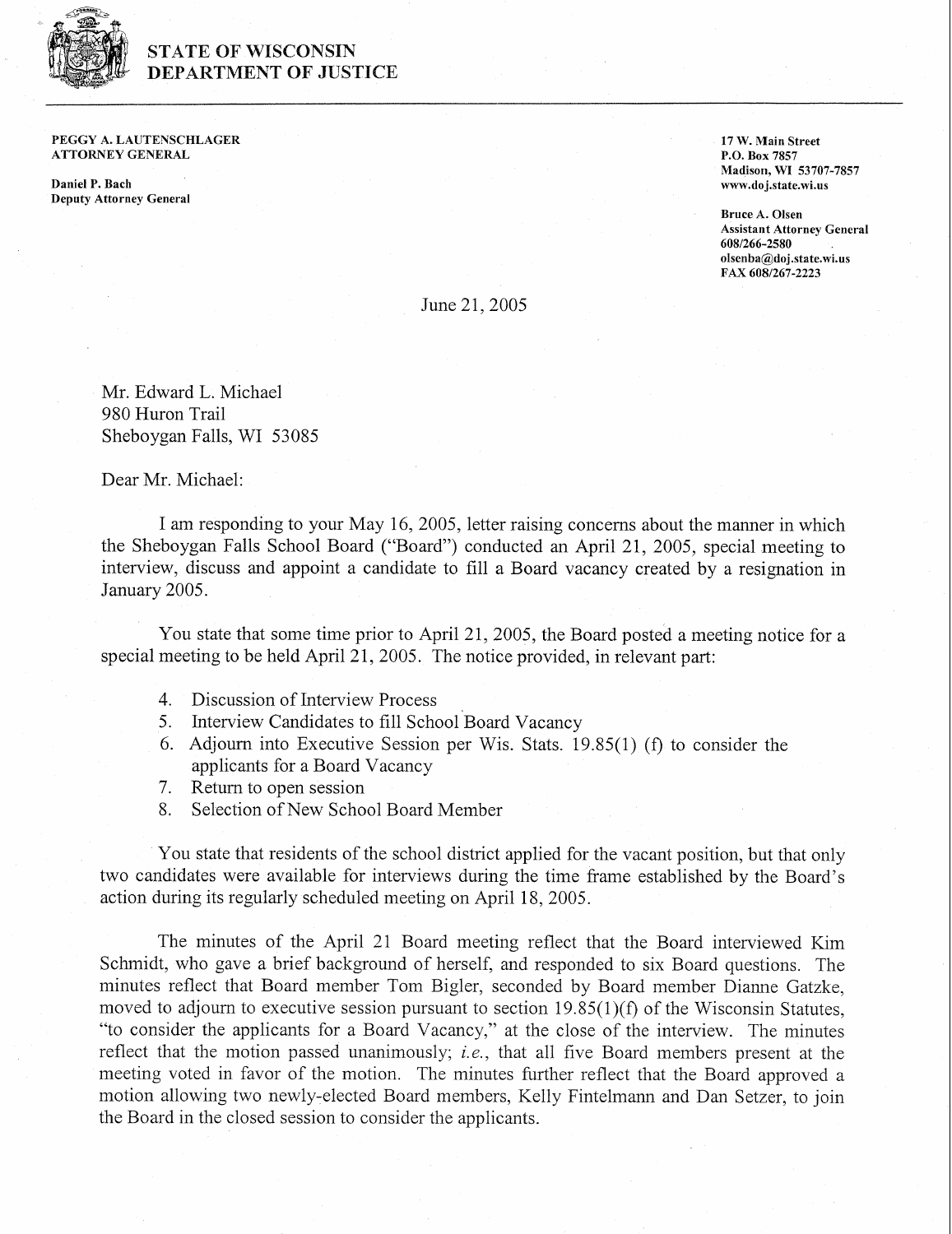Mr. Edward L. Michael June 21, 2005 Page 2

You state that you believe the Board acted unlawfully by convening into closed session to discuss the qualifications of the two candidates to fill the vacancy on the Board. Under the circumstances you have described, I agree.

My predecessor addressed the circumstance you describe in 74 Op. Att'y Gen. 70 (1985), a copy of which I enclose for your reference. In that opinion, the Attorney General stated, in relevant part, 74 Op. Att'y Gen. at 70-72:

In my opinion a governmental body cannot reconvene in closed session to interview potential candidates unless the information solicited and discussions involve "financial, medical, social or personal histories or disciplinary data of specific persons ... which, if discussed in public, *would be likely* to have a *substantial adverse effect upon the reputation* of any person referred to in such histories or data ... ..." Sec. 19.85(1)(f), Stats. As I stated in OAG 9-76 in discussing section  $66.77(4)$ (e), Stats. (1975):

To justify considering individual qualifications in closed session, it is not sufficient that personal information is the subject of discussion, even if public discussion of that information *might result in some damage to reputations.* The exception applies only where such discussion in open session might *unduly damage* reputations. *State ex rel. Youmans v. Owens*  (1965), 28 Wis. 2d 672, 685, 137 N.W. 2d 470, held that, in determining whether public disclosure might *unduly damage* reputations, the interest of the public in being informed on public matters must be balanced against harm to reputations which would likely result from public airing.

It would be extremely unusual that a general discussion of qualifications of potential candidates for a school board position might involve undue damage to reputations or even danger of possible undue damage. It would appear to me, that before a board could legally convene in closed session in reliance upon the exception, at least one board member would have to have actual knowledge of information which he or she reasonably believed would unduly damage reputations if divulged in open session and that there was probability that such infornation would be divulged.

The present test, under section  $19.85(1)(f)$ , requires a determination that the information involved "would *be* likely *to have* a substantial adverse effect upon the reputation" involved. This is a much more demanding test than was applicable under the predecessor statute, section 66.77(4)(e), Stats. (1975), which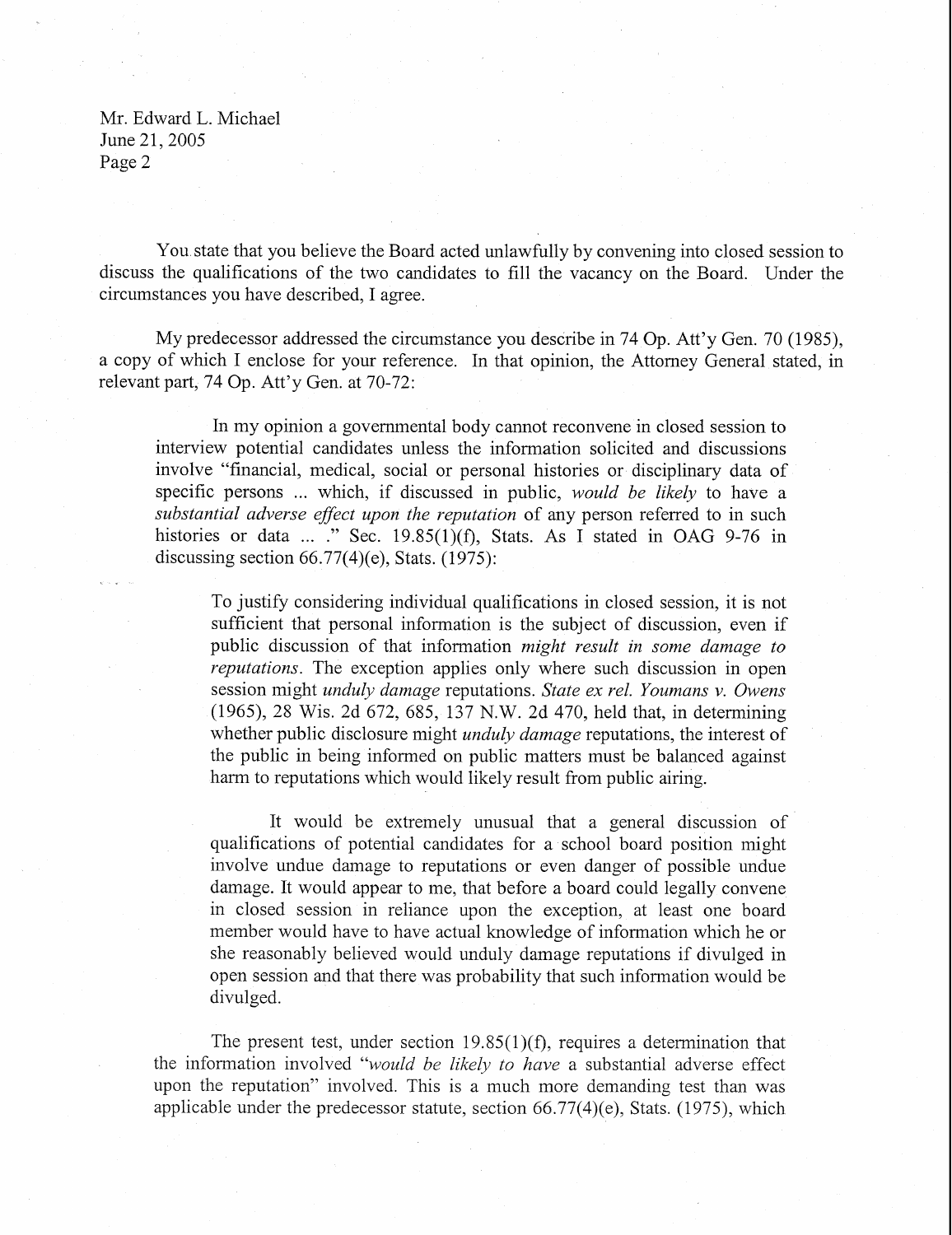Mr. Edward L. Michael June 21, 2005 Page 3

 $\cdots$ 

used language "which *may* unduly damage reputations." And *see State ex rel. Youmans* v. *Owens,* 28 Wis. 2d 672, 137 N.W.2d 470 (1965).

A governmental body should utilize a closed session only in the exceptional case. The purpose behind interviewing potential appointees is often to ascertain how such persons stand with respect to policy and political issues, rather than to inquire into "financial, medical, social or personal histories or disciplinary data of specific persons ... ." Furthermore, although closure might be warranted as to some part of an interview of a specific person seeking appointment, it would not be warranted with respect to all discussion with said person. With respect to certain other persons seeking appointment, closure would not be warranted at all. . . . Even where closure is permissible, discussion must be limited to matters which relate to the exempt area. . . .

In addition to the meeting notice and minutes, you have provided an electronic copy of a newspaper article from the *Sheboygan Falls News* summarizing a reporter's interviews with the Board members and members-elect, following the closed session discussion of the candidates qualifications. I enclose a copy of that message for your reference.

The news article quotes Board president Scott Vollbrecht, clerk Mark Melger and clerk pro-tem Tom Bigler as follows:

"We discussed all four candidates - the two we interviewed and the two we were unable to interview," Vollbrecht said. "We were unable to get them to be available for an interview."

"The [interviews] we didn't have, we discussed what we knew of them," Vollbrecht said. "The things they shared with me, I shared with the board."

"We talked about everything pretty well," Melger said. "It's real tough to look at the different ways we looked at this and all the scenarios about it."

"We spent a lot of time commenting on the two that did show up," Bigler said. "We discussed the two we gave opportunities to that couldn't show up  $-1$ was getting worried how long we were going to be because we were discussing the two that didn't show up."

Bigler said they discussed all the candidate's strengths and weaknesses, noting that the two that did show up were both good candidates.